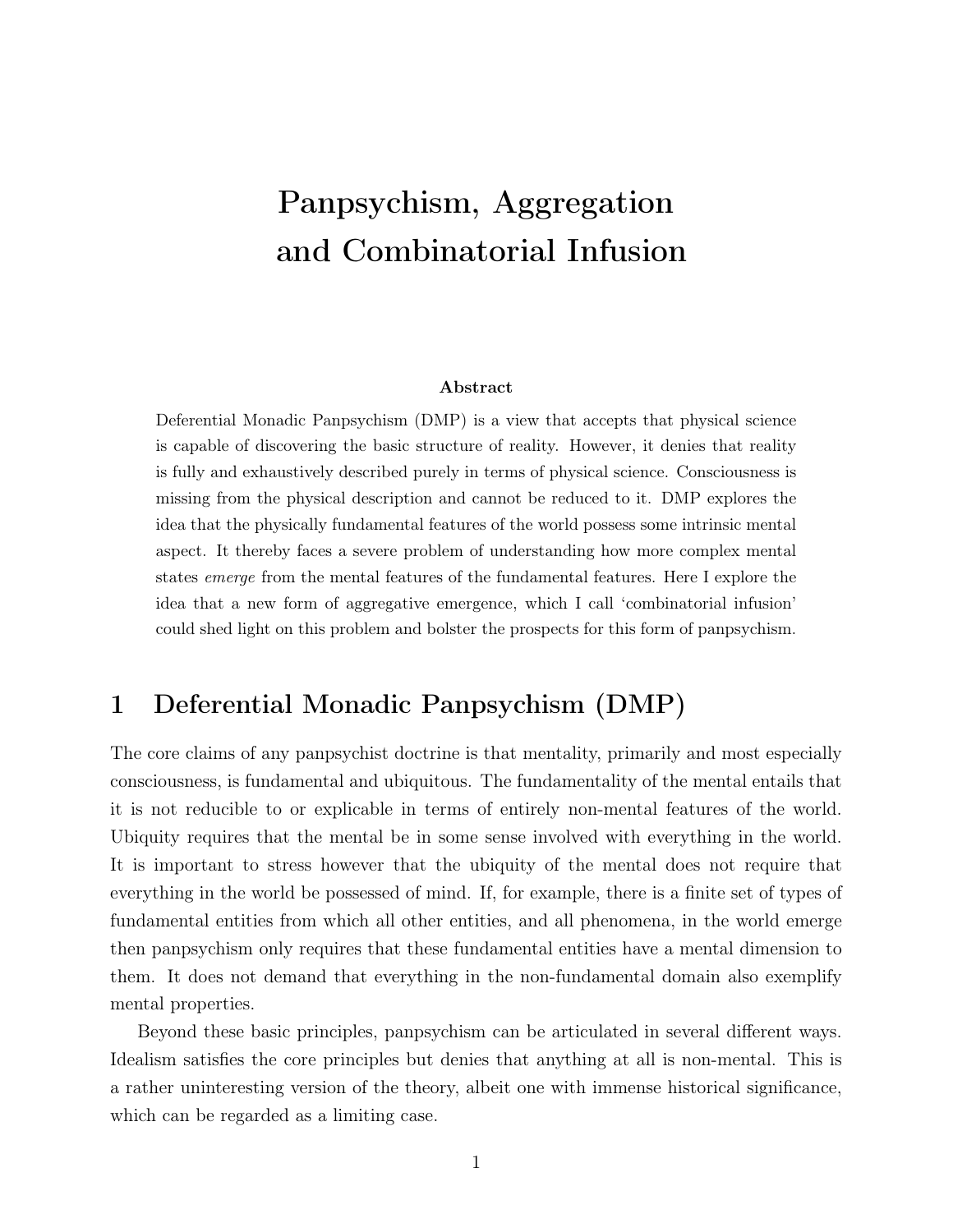Much more interesting are accounts of the dual aspect or neutral monistic forms. The former regards both mind and matter as co-fundamental characteristics of reality. Perhaps the most famous proponent of a dual-aspect theory of mind and matter is Spinoza who accepted both the mental and material as equally fundamental, mutually irreducible but perfectly correlated, characteristics of Nature, which he also referred to as 'God'. That is, at the fundamental level reality is both mental and physical (in fact, Spinoza believed that nature possessed an infinity of equally fundamental, mutually irreducible, attributes) at the fundamental level. In my view, Spinoza (and by extension all dual aspect theorists) regards Nature as equally a mental and a physical substance—there are no attributes which lie 'beneath' the mental and physical aspects. They provide a basic and direct, although individually incomplete, characterization of Nature as it is in itself.

While obviously closely related, indeed the theories easily shade into one another at their boundaries, neutral monism should be differentiated from dual aspect accounts by the denial of the claim that either the mental or the physical are truly fundamental. William James called the neutral foundation of reality 'pure experience' (an unfortunately mentalistic term obviously) and describes the theory in terms of a kind of potentiality or virtuality. He says 'there is only one primal stuff or material in the world, a stuff of which everything is composed' (James 1904, p. 478); this is 'pure experience' which 'is only virtually or potentially either object or subject as yet. For the time being, it is plain, unqualified actuality, or existence, a simple that' (James 1904, p. 485). Both the mental and the physical appear as 'expressions of' or 'constructions from' some truly fundamental non-mental and non-physical actuality (see Stubenberg 2008). For example, Russell describes the doctrine as involving the claim that 'both mind and matter are composed of a neutral-stuff which, in isolation, is neither mental nor material' (Russell 1921, p. 25). Neutral monists sometimes express this in terms of the viewpoint dependence of the mental and the physical: the very same thing, which is in itself neither mental nor physical at the fundamental level, can be regarded as the one of the other from the appropriate standpoint. If neutral monism is to be a theory distinct from dual aspect views, the idea that reality is, with respect to the mental and the physical, ontologically neutral—neither the one nor the other—must be its central claim. Thus, technically, neutral monism stands in theoretical opposition to panpsychism, although it can be articulated in such a way that the most fundamental physical entities (that is, entities which cannot be reduced to more basic physical entities or properties) are also fundamental mental entities (that is, entities whose mentalistic features cannot be reduced to other more fundamental *mental* entities or properties)<sup>1</sup>.

<sup>&</sup>lt;sup>1</sup>My thanks to an anonymous referee for emphasizing the importance of the distinction between dual aspect theories and neutral monism.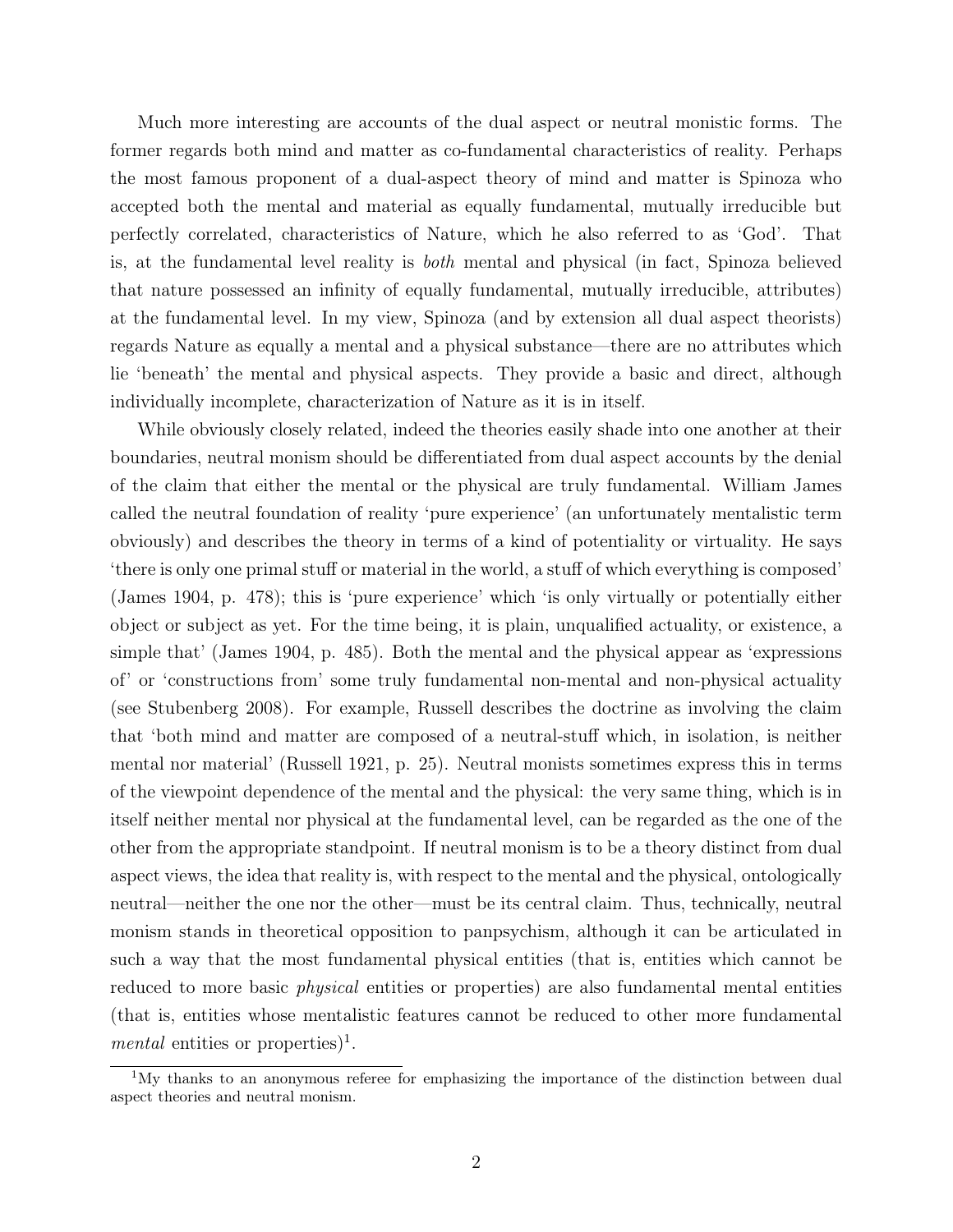In contrast to these traditional theories, I wish here to explore a panpsychist view I call Deferential Monadic Panpsychism, DMP (I think essentially this view is endorsed by Galen Strawson, who calls it 'micropsychism' in Strawson 2006). DMP agrees with all panpsychist views (and many other accounts of the place of consciousness in the physical world) that physical science does not and in a certain sense cannot deal with consciousness. I am inclined to think that the general reason for this inability is that science deals with the relational structure of the world and consciousness is an, or *the*, intrinsic feature of the world<sup>2</sup>. Despite this essential lacuna in the purview of science, DMP agrees that physical science has found (or is close to finding) the basic outline of reality. Fundamentally, the world really is the way physics suggests it is although, needless to say, physics (and its interpretation) is always in flux and it remains highly controversial exactly what the purely physical picture of the world is.

DMP accepts that physics reveals the fundamental structure of the world. It seeks to, as it were, complete the picture by finding a place for consciousness within this structure. It does not seek to amend the picture of the world which science reveals but simply to append consciousness to it in the right sort of way. Hence the term 'deferential'. 'Monadic' appears because DMP regards each fundamental entity in the world (whatever it might be) as the appropriate target for some equally fundamental mental aspect. If, for example, the world is best described physically in terms of a set of interacting fundamental particles then each such particle will be assigned some kind of primitive consciousness by DMP.

#### 2 Problems for DMP

DMP faces two obvious challenges. The first is the complaint that its basic presumption, that consciousness is an intrinsic, non-relational feature of the world, is incorrect. This would open the way for understanding consciousness as a relational or structural feature itself, one presumably amenable to standard scientific explanation, even if we lack at the moment any glimmering of how such an explanation would proceed.

The second problem is that the monadic nature of DMP requires some account of the genesis of complex states of consciousness of the sort we are familiar with and which are presumably very different from the kinds of mentality associated with the fundamental physical entities. This is a familiar problem for panpsychism, sometimes called the 'combination

<sup>2</sup>This diagnosis goes back a long way. It can be found in Leibniz's monadic metaphysics (Leibniz 1714/1989a). Other now historical figures who advanced this view of the fundamental limits of science include Bertrand Russell (Russell 1927) and the physicist Arthur Eddington (Eddington 1928). Recently, a number of philosophers have addressed this issue within the context of the problem of consciousness (see Chalmers 1996, especially Ch. 4; Rosenberg 2004; Stoljar 2001; Strawson 2006).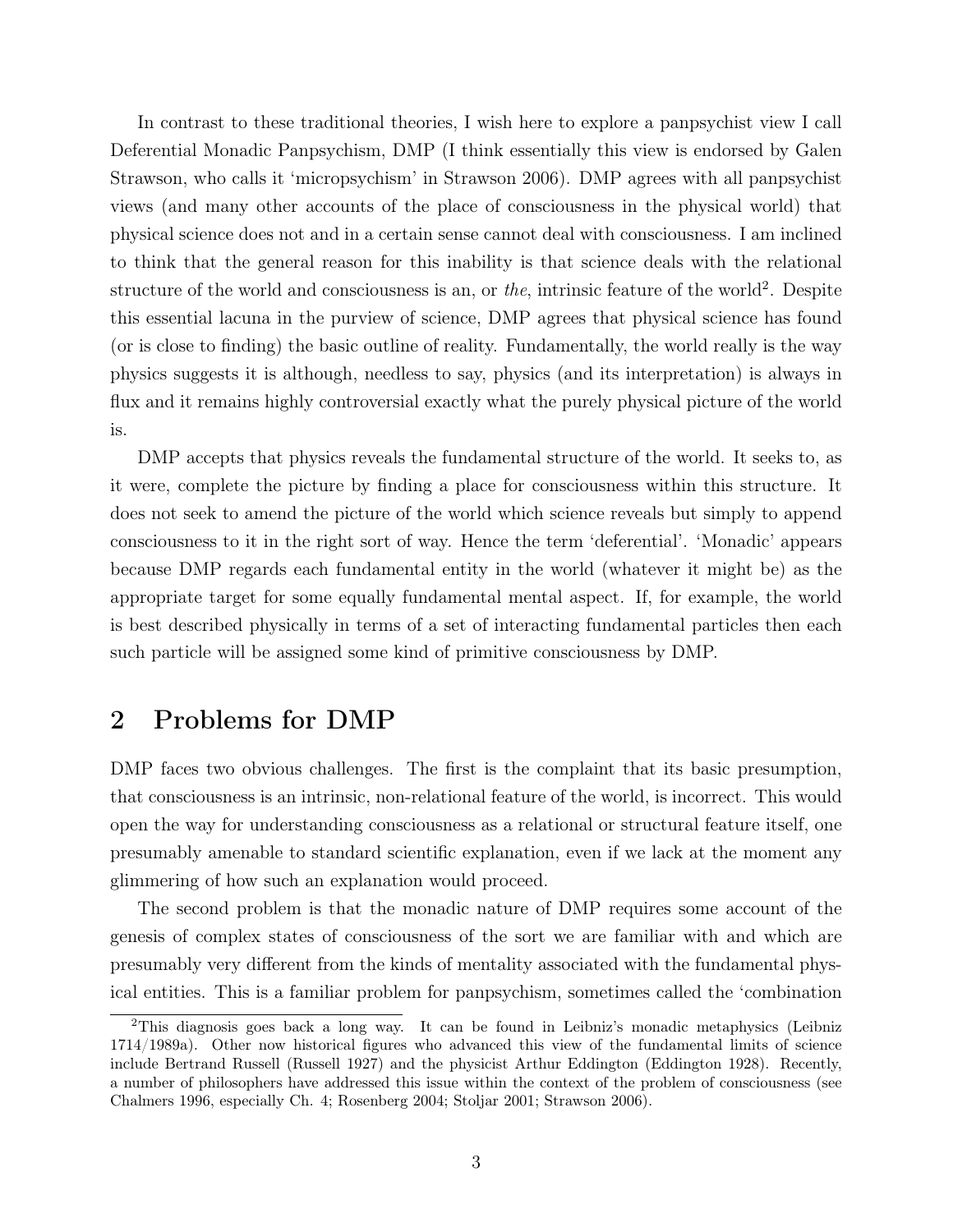problem' (Seager 1995). It is a problem of emergence, but not the straightforward one of explaining how the novel can emerge from the pre-existent. The difficulty is that if we assign some sort of extremely primitive or simple consciousness to the elementary features of the physical world we then need to explain how the complex conscious states we are introspectively familiar with arise. This seems to be a form of emergence and then the problem is that if panpsychism itself requires a mechanism of emergence then why not take the theoretically more economical route of letting consciousness emerge directly from the physical basis itself rather than from a mental basis.

To examine these questions, we need to start with the notion of intrinsic properties. What, exactly, intrinsic properties are remains very unclear and there is a lively philosophical debate about the issue which has been going on for some time. Roughly speaking, intrinsic properties are the properties things have 'in themselves', properties that are had without the 'metaphysical help' of any other thing (Lewis 1983). It is important to note that this characterization does not imply that intrinsic properties are uncaused. The question is about the status of a property once an object has it, not about how it might have gotten the property in the first place; I tried to indicate this with the somewhat bizarre phrase 'metaphysical help'.

The idea is often explicated in terms of duplication—what duplicates share are their intrinsic properties. A newly produced duplicate of me that sprang into existence would not be an uncle, would not own a Volvo, would not be a Canadian citizen, etc. But it would weigh just what I do, would have the same intrinsic angular momentum and would be having the same kinds of states of consciousness that I am having (or was having at the moment of duplication). But it is very hard to spell out what duplication is without the idea of intrinsic property.

Another intuitively appealing explication is that the intrinsic properties of an object are those that do not depend on the existence of anything else (see Langton and Lewis 2001). That is, consider the thought experiment of imagining what properties an object would retain were it to be the only thing that existed and had ever existed. If I were such a creature, I would no longer count as an uncle, but would have the same shape I do now and would be having experiences just like I am now (so long as my brain continued to function as it does in the actual world which the freedom of thought experiment allows).

Of course, some examples of the intrinsic/non-intrinsic distinction seem clear. The property of being an uncle is clearly not intrinsic–you can't have it without the help of something else, namely a sibling and his or her offspring. Clear examples of intrinsic properties are harder to find. Mass (or rest mass) might be an intrinsic property and is indeed a traditional example. But this is in fact quite complicated. I'm told mass may arise from an interaction with a quantum field (the Higgs field) in which case things would not have mass 'in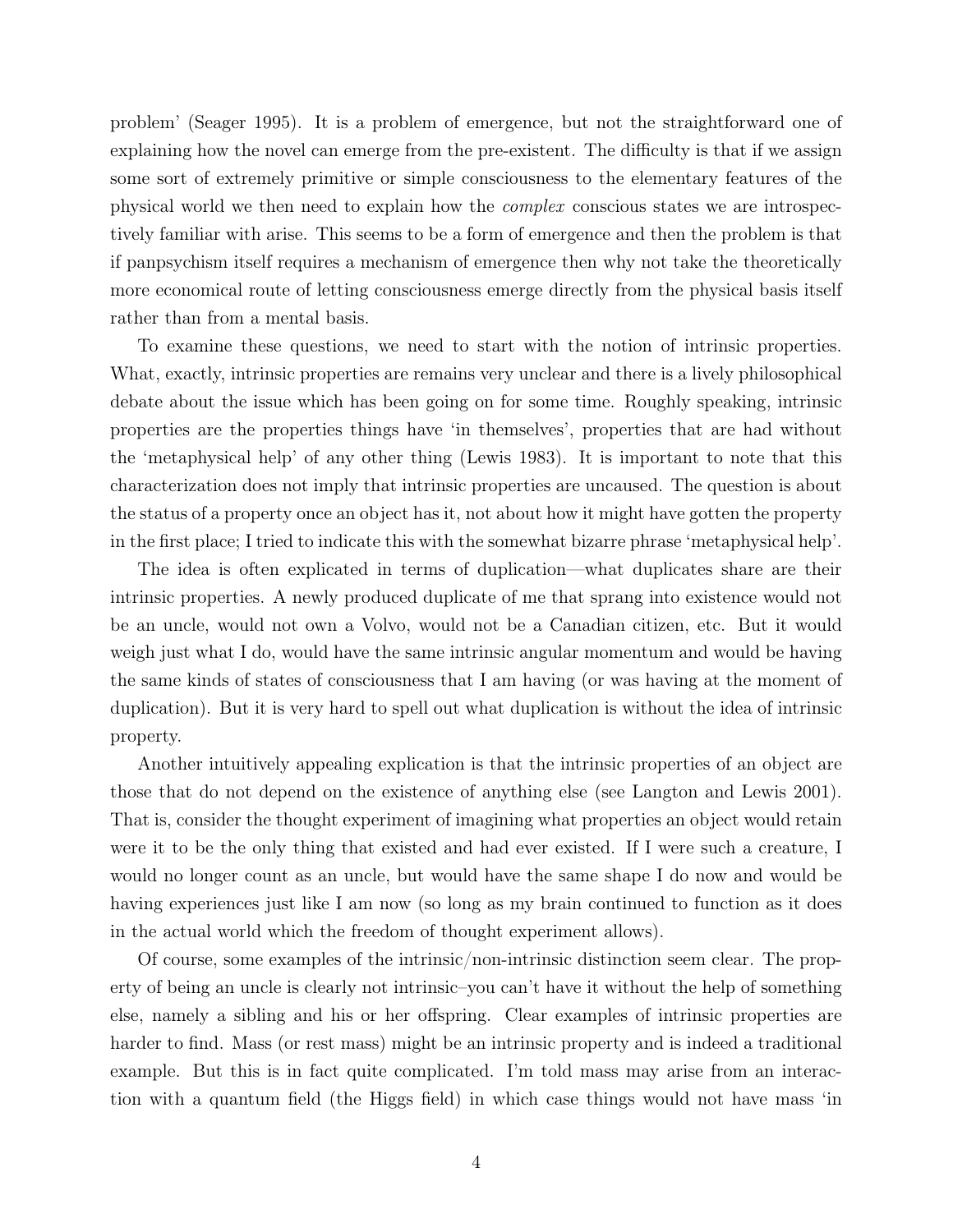themselves' (though presumably there would remain the 'übermass'—or perhaps it would be better to say, 'untermass'—of the Higgs particle itself). Another threat to the intrinsicality of mass is the venerable idea that it somehow arises from some kind of global mutual effect that generates inertia. Quantum spin is perhaps a better example of an absolutely intrinsic property, but one unfortunately remote from everyday experience.

However, as we shall see, there may be a good reason why it is hard to find physical examples of intrinsic properties. Is there another place to look?

One example seems to stand out in clarity: consciousness itself. States of consciousness seem to be excellent candidates for being intrinsic properties. Descartes noticed, to his distress, that no matter what might be happening apart from or 'outside' his conscious mind, his experience could be exactly as it is. The 'what it is like' of conscious experience seems to be something 'in itself' not logically or metaphysically (though of course in general causally) dependent on any other thing. A duplicate of me would lack all its relational, non-intrinsic properties and yet be conscious all the same. If I was the only thing that had ever existed I would still have conscious experiences (so long as I survived).

The notorious difficulties in providing plausible relational theories of phenomenal consciousness further suggest that consciousness is a domain of intrinsic properties<sup>3</sup>. For example, a functionally defined system of causally interacting states responsive to, say, electromagnetic radiation of various wavelengths, does not appear to be sufficient to constitute (though it might cause) conscious experience of colours, even if it successfully discriminates colours just as well as I do.

The venerable argument for panpsychism referred to above claims that science reveals only the relational properties of the physical. The most significant of these—perhaps all of these—are of course the causal powers of the physical. This observation undercuts any pretense that physical properties such as charge, spin or mass are truly intrinsic—they are but the nominal shadow of the relation we call causation. The argument further assumes that there must be an intrinsic ground to any existent. It may be that this intrinsic ground explains the relational properties, and hence the causal powers, of things, or maybe not (although the assumption of grounding is stronger if the intrinsics have this role). But given that nothing in science presents us with any candidate for the intrinsic nature of the physical, we can either opt for there being an unknowable sub-physical intrinsic (something along these lines is endorsed by Stoljar 2006 and a form of neutral monism can be developed in this way in which this sub-physical 'layer' plays the role of the neutral) or we can advance the idea

<sup>&</sup>lt;sup>3</sup>Such problems are most in evidence for functionalism which explicitly attempts to give a purely relational or structural account of the mind and consciousness. For a classic statement of some of the key problems see Block (1980). In the realm of conscious thought, I think the same worry can be found at the heart of John Searle's infamous 'Chinese Room Thought Experiment' (Searle 1980).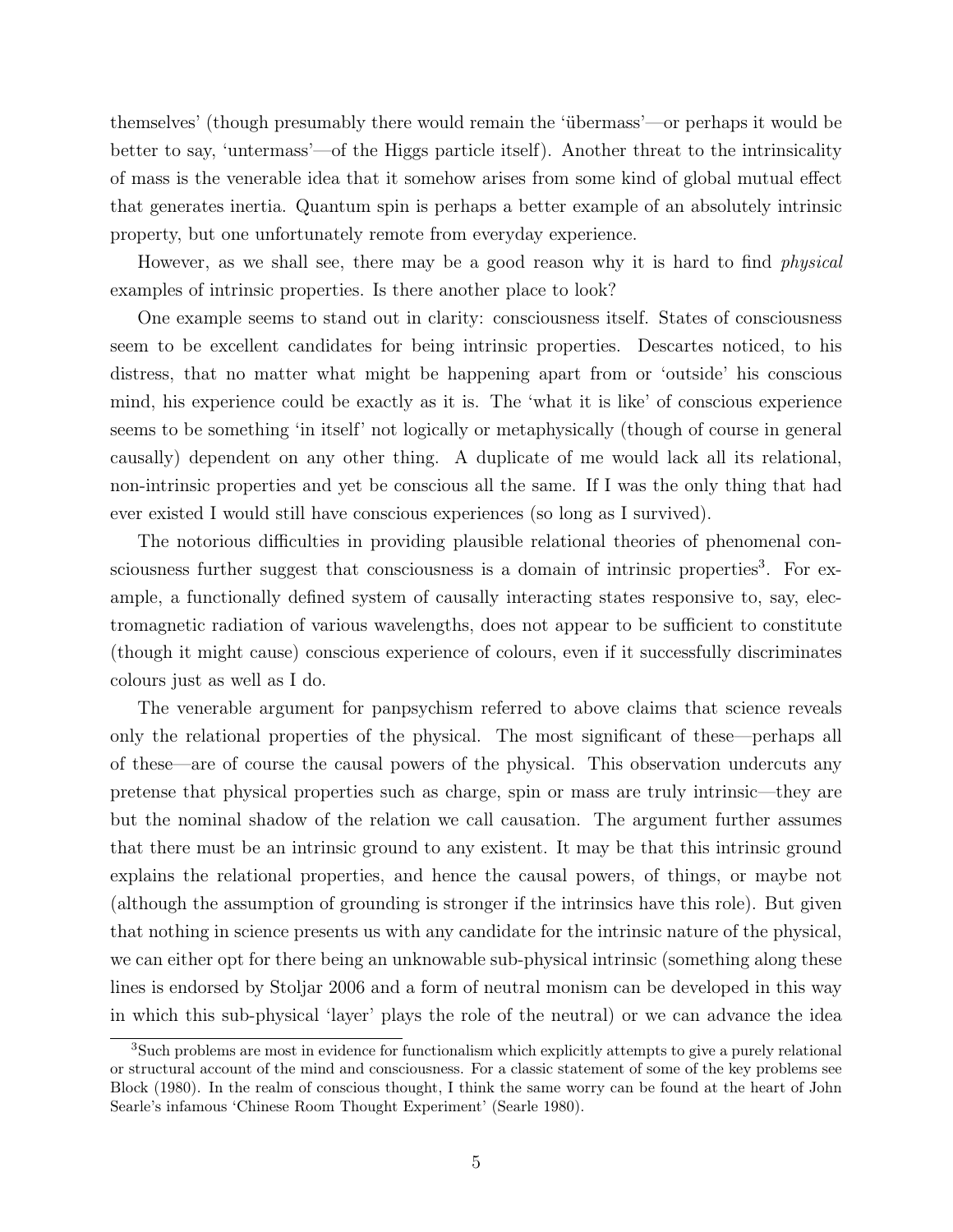that the one known intrinsic feature—consciousness—ought to be regarded as the intrinsic ground of everything.

Versions of this argument are very interesting, but to many they are not very convincing. The option of accepting some unknowable but presumably non-mental physical intrinsic ground is, for many, much more attractive than attributing mentality to electrons and quarks. This view then faces the challenge of explaining the emergence of consciousness from the radically non-mental intrinsic feature just hypothesized—a problem that supporters of panpsychism see as very serious, especially insofar as no relational theory of phenomenal consciousness is forthcoming. As noted above however, it seems that the panpsychist also faces a similar problem of explaining how complex conscious states emerge from the primitive mental states ascribed to the fundamental entities of the world.

What is more, the assumption that everything requires an intrinsic grounding is itself highly debatable. The so-called 'ontological structural realists' have attempted to develop an entirely relational account of a scientific realist metaphysics; see Ladyman (2009) for a comprehensive, if highly sympathetic, review (for a more purely philosophical version of a relational metaphysics see Dipert 1997).

#### 3 Maximality and Panpsychism

However, it is possible to approach this argument for panpsychism from another direction which requires only the assumption that consciousness is an intrinsic property of things. This novel approach is perhaps slightly more robust insofar as it does not depend on the hypothesis that all relational or structural features are determined by intrinsic features.

To begin, we must look a little more closely at the nature of intrinsicality, and consider a recent amendment or extension of the idea of intrinsicality proposed by Theodore Sider (see Sider 2001, 2003). Sider notes that a great many properties of ordinary things are what he calls 'maximal'. That is, these properties are such that they do not characterize any of the proper parts (that is, parts which are not identical to the whole) of the object in question. A proper part of an object O, in the relevant sense, is not what is typically meant by a part, which is some functionally or systematic subsystem of O. To get the idea, imagine knocking off one molecule from O; the resultant thing, call it O-, is, when O is whole, a proper part of O. Sider's example is the property of being a rock, which does not hold of a rock's proper parts, despite the fact that a great many of these parts are such that, were they to exist on their own, they would properly be classified as rocks. Most rocks, after all, have the feature that if they are split in two, two new rocks appear. Yet in a sense these new rocks were already there, so to speak, 'within' the initial rock. These parts had 'all it takes' to be a rock save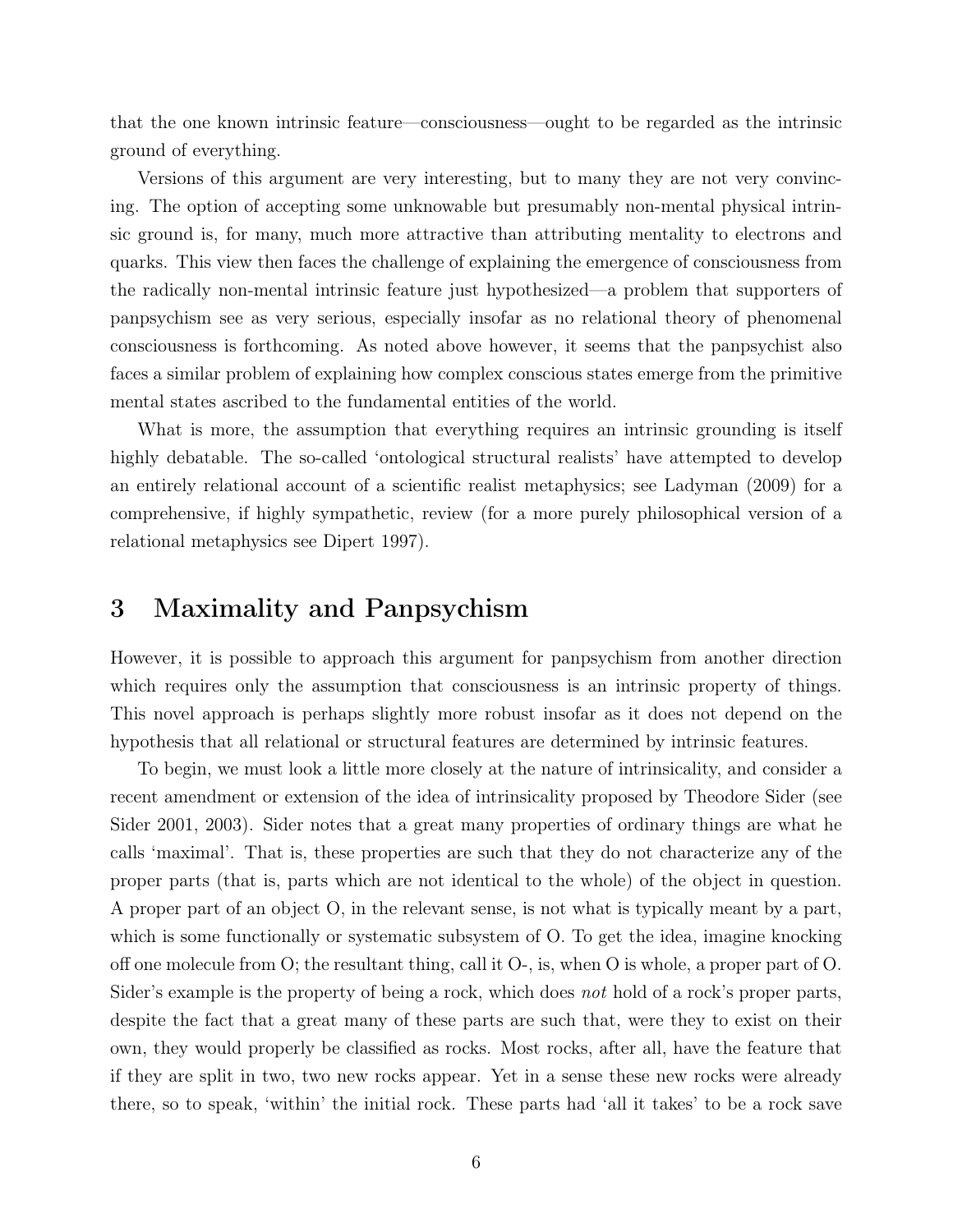for the disqualifying feature of being a part of a rock. Failure of maximality leads to a most peculiar proliferation of entities: without maximality, every rock is actually something like a vast assemblage of rocks, all appearing in the same place (or at least extensively overlapping places).

Although commonsense takes it that many everyday properties are maximal, the metaphysics of maximality is not altogether straightforward. Houses are usually maximal, but not always—it is evidently possible to build a house out of other houses where it would be agreed that the house-parts remain houses. Nonetheless, it seems pretty clear that a large range of properties, across a large range of their instances, are maximal.

Human beings (or the property of being human) seem to be maximal in Sider's sense. It seems plainly absurd to suppose that there are actually a vast number of people inhabiting (most of) the space which I inhabit.

Now, Sider has deployed the concept of maximality to argue against the idea that consciousness is an intrinsic property. More specifically, Sider deploys this argument against Trenton Merricks's (1998) use of the view that consciousness is an intrinsic property as part of a larger argument he develops against the general psycho-physical supervenience  $\text{claim}^4$ , whose rough outline will be obvious given the foregoing. Sider's reasoning is that things which have maximal properties metaphysically depend upon other things: in particular, whether a certain continuous lump is a rock depends on, among other things, whether or not it is a part of another such lump. If not, it may be a rock, if it is, then the thing of which it is a part gets to be the rock, by maximality. If this reasoning is cogent, then maximal properties cannot be intrinsic.

The property of being a conscious subject appears to be maximal. I am a conscious being and I have myriads of proper parts which have everything it takes to be a conscious being except for the fact that they are parts of me. That part of me which is equal to me minus, say, 100,000 neurons scattered here and there in the brain, would be a conscious being if it were to exist apart from me. In fact, every day, parts such as these rise up to take my place, so to speak, as large numbers of neurons in my brain die of natural causes (Google says maybe 10,000 a day for an adult)—perhaps there is a somewhat novel problem of self-identity lurking here.

On the other hand, the claim that 'being conscious' is non-intrinsic seems to fly in the face of the strong intuitive, introspective and other evidence of 'in itself-ness' which indicate that conscious states are intrinsic states.

If we hold to the intrinsicality of consciousness we can evade Sider's argument in various

<sup>4</sup>Roughly speaking, this claim is simply that the mental supervenes on the local physical state of the subject, that is, every instance of a mental state depends on and is determined by an underlying physical state.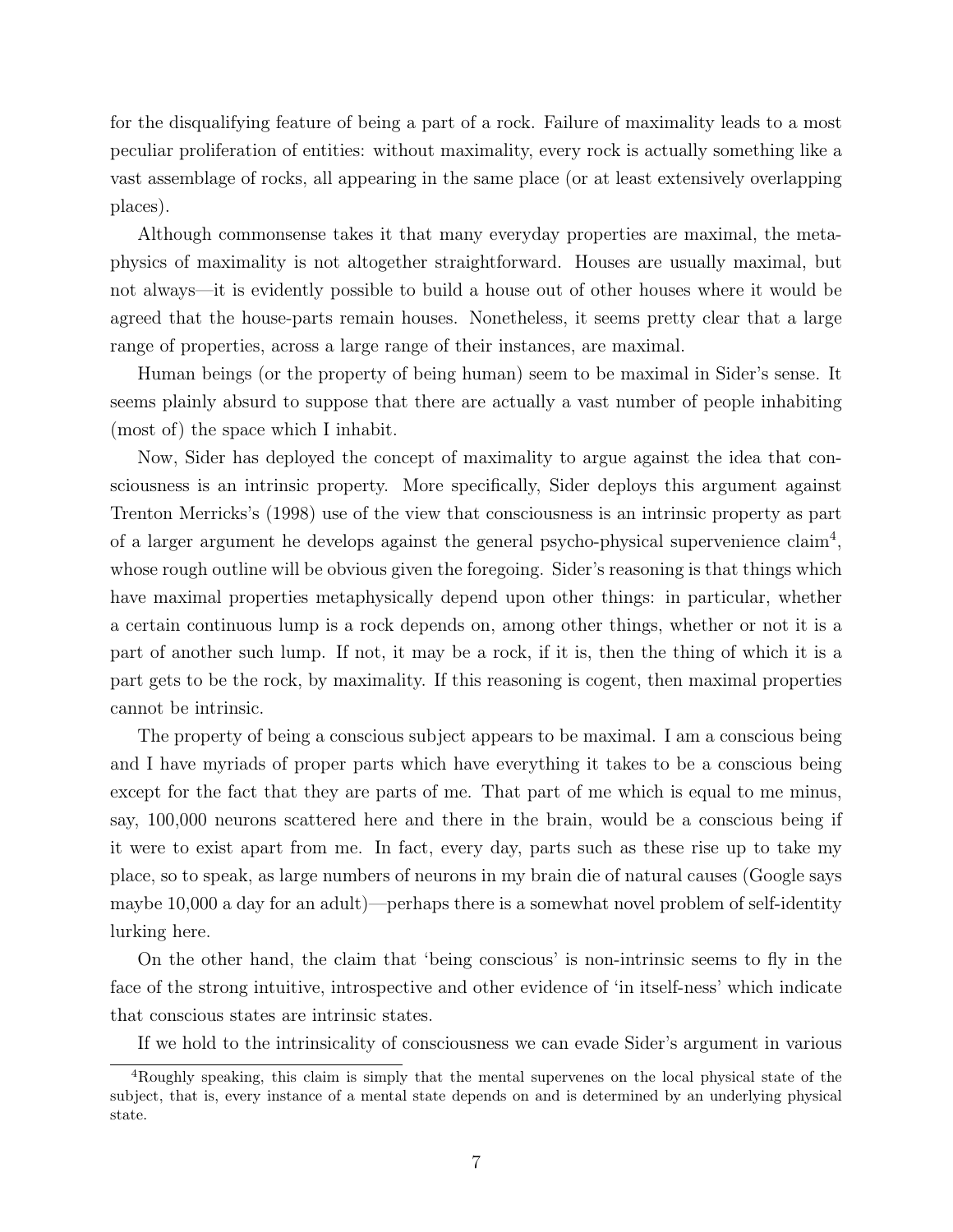ways. One way is to deny that the subject of consciousness has parts so that maximality is irrelevant. Or, perhaps better, if the subject of consciousness is a 'metaphysical simple' (as Leibniz believed) then consciousness is a trivially maximal property (it is such that none of its proper parts are also conscious beings). This at least shows that maximality does not logically exclude intrinsicality.

However, the idea that the property of being conscious applies only to metaphysically simple entities appears to endorse a kind of dualism closely akin to that of Descartes and as such is not a very attractive option. It seems to be entirely at odds with the huge amounts of evidence we already possess that consciousness is intimately associated with large scale dynamical and structural features of the brain. It really does 'look' as if consciousness is the large scale product and property of the brain or nervous system. And, of course, this view seems to be at odds with DMP, which takes the complex physical structure of the world as revealed by physics as the ultimate guide as to where to locate both the fundamental and non-fundamental mental properties.

DMP can provide another way to save the intrinsicality of consciousness without denying the complexity of the systems which are conscious, nor the idea that consciousness is somehow an emergent feature of such complex entities. To see how, consider some non-maximal properties of non-simple systems. The property of having mass is not maximal. A rock has mass, and all of its proper parts also have mass. Does this mean that every rock actually weighs millions of times more than our metaphysically blinkered scales reveal? No, because mass is what might be called an aggregative property such that the weight of any object is the sum of the weights of its elementary or fundamental constituents.

The word 'sum' here is misleading—mass adds in peculiar ways. The mass of the hydrogen atom is less than sum of the masses of a proton and an electron because it takes energy to pull them apart and that energy 'deficit' turns up in the mass of the composite object. It would be better to say that mass *emerges* from the mass of the elementary constituents and the way they interact. This does not prevent the mass of the atom from being one of its intrinsic properties (modulo the caveats expressed about mass above). In the case of a rock, it has a certain mass and so too does each of its myriads of parts. The mass of each of these is the 'emergent sum' (for a rock, pretty much just the sum) of all its elementary constituents. But we don't get to double count constituents in the aggregate of parts which metaphysicians discover in the rock. Each part contributes its mass to the whole rather than keeping it, as it were, for itself. We could also express this idea by saying that the mass of the whole is a function of the mass of all its disjoint parts given any carving into disjoint parts plus the dynamics of those disjoints.

We might thus call properties like mass, 'aggregative' properties; they contrast with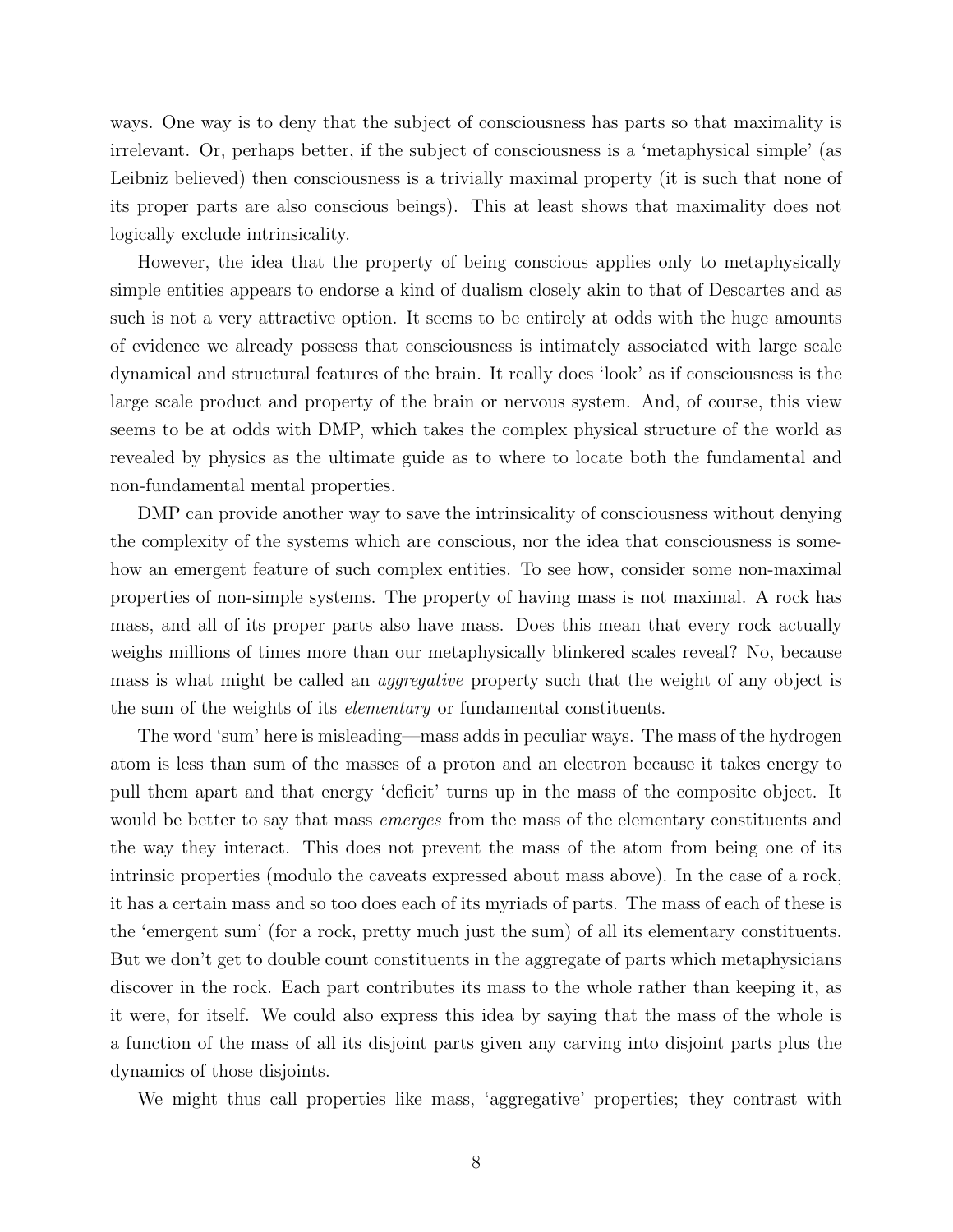maximal properties. All the physically basic properties are aggregative it seems: charge, mass, spin, and the like.

The argument linking these considerations to panpsychism is now obvious. If consciousness is an aggregative property then we can evade Sider's argument; we can retain the intrinsicality of states of consciousness without giving up the idea that consciousness is an emergent feature of large scale physical objects such as the brain. The price is to add consciousness to the list of elementary features that 'aggregate' together as more complex systems are formed. If we have already bought into the idea of panpsychism, so that we already are willing to grant that all the fundamental physical entities also partake of consciousness, this price is very low, a theoretical bargain in an area where few are to be found.

The nature of the aggregation of consciousness may be very complex. It is part of the general problem of consciousness that we have no idea of how it might work. It certainly does not follow that all physical complexes will be conscious—that will depend on the details of how the elementary features of conscious come together to form more complex states of consciousness. A simple analogy is electric charge: although the basic constituents, quarks and electrons more or less, are all possessed of electric charge it does not follow that all physical objects have an electric charge, simply because positive and negative charge can cancel each other out.

According to both Merricks and Sider, one of the unpalatable consequences of regarding consciousness as intrinsic and an emergent feature of large and complex physical systems is the absurd proliferation of independent consciousnesses, one for each (large and complex enough) part of any conscious system. DMP appears to avoid this result. Aggregative properties contribute their properties to that of the whole but are not perniciously independent. It is interesting that such an intuitively bizarre theory as panpsychism provides a way to maintain two highly plausible or even commonplace views about the nature of consciousness.

#### 4 Panpsychism and Emergence

Nonetheless, one might object that a problem still remains. If we follow the analogy with mass, although each part contributes its mass to the whole in a way that prevents 'double counting', it is still true that each proper part is a massive entity. So, although it may be that consciousness is an aggregative property, it apparently remains true that some of the proper parts of a complex conscious entity will themselves be conscious, albeit that they are contributing, so to speak, their consciousness to the overall conscious state of the whole entity.

It is open to the panpsychist simply to reject this as an objection. The idea that complex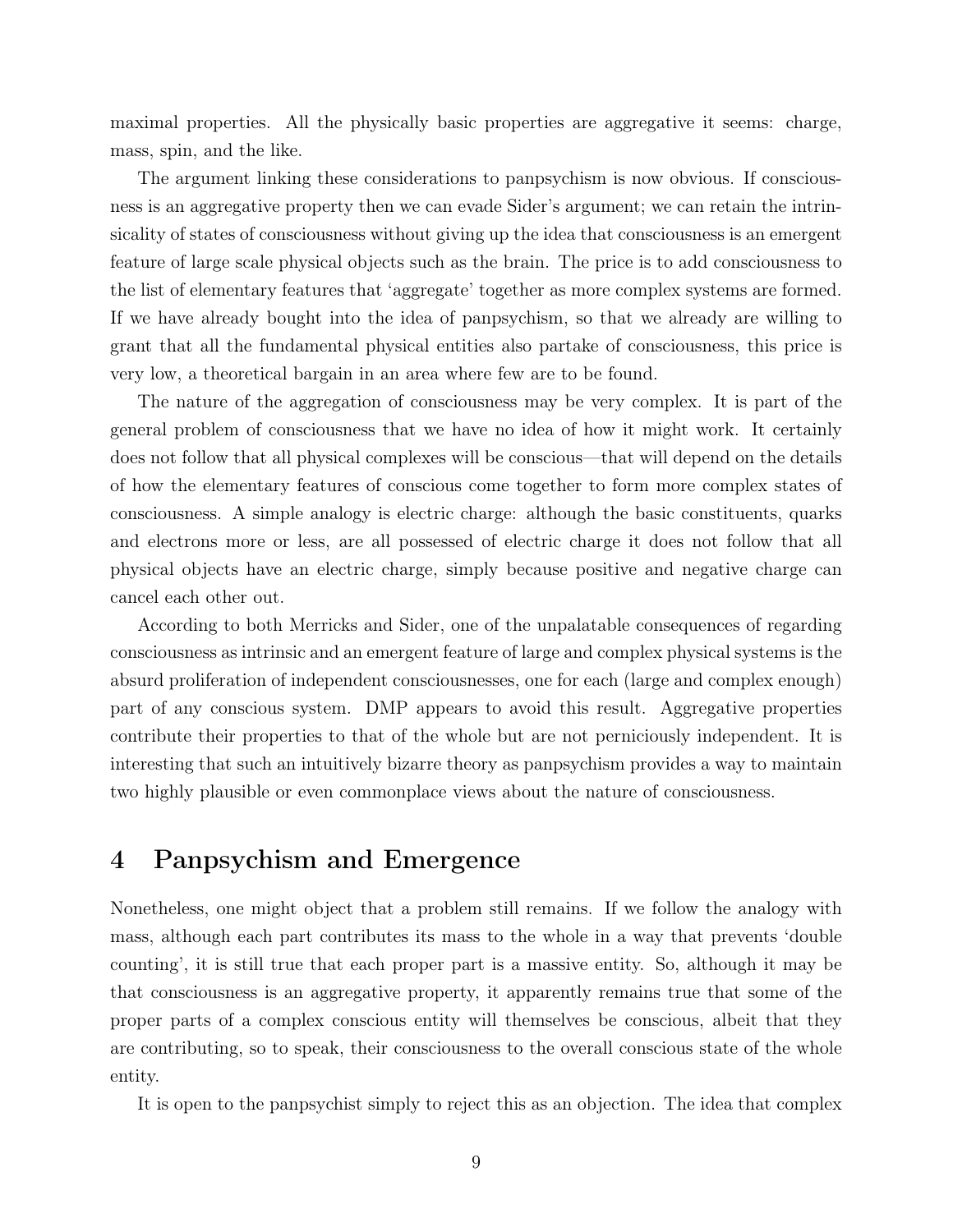consciousness is 'built up' out of simpler forms is hardly foreign to panpsychism. Leibniz explicitly endorsed the idea that every complex physical entity is associated with a hierarchical system of monads, as in the following passage from The Principles of Nature and Grace:

. . . each distinct simple substance or monad, which makes up the centre of a composite substance (an animal, for example) and is the principle of its unity, is surrounded by a *mass* composed of an infinity of other monads, which constitute the body belonging to this central monad, through whose affections the monad represents the things outside it... $(1714/1989b, p. 207)$ .

On the aggregative model outlined here, any complex consciousness will be supported by a host of conscious parts which form a hierarchy of complexity. In opposition to Leibniz's view, in which all monads are metaphysical simples, the view proposed here accepts that it is literally true that consciousness emerges from these conscious parts in an aggregative way.

Nonetheless, the objection has some force. In particular, the notion that consciousness is a aggregative emergent has seemed to many extremely implausible, if not incoherent. The most famous proponent of this worry was William James who disparagingly named a version of panpsychism current at the time, and which is very similar to DMP, the 'mind dust' theory. His main criticism focused on the difficulties of understanding aggregative emergence in the case of consciousness:

Take a hundred [feelings], shuffle them and pack them as close together as you can (whatever that might mean); still each remains the same feeling it always was, shut in its own skin, windowless, ignorant of what the other feelings are and mean. There would be a hundred-and-first feeling there, if, when a group or series of such feeling were set up, a consciousness belonging to the group as such should emerge. And this 101st feeling would be a totally new fact; the 100 original feelings might, by a curious physical law, be a signal for its creation, when they came together; but they would have no substantial identity with it, nor it with them, and one could never deduce the one from the others, or (in any intelligible sense) say that they evolved it (James 1890, p. 160).

There are two problems that can be discerned in James's complaint. The first is the obvious worry that one cannot make any sense of the idea that a set of distinct conscious states could aggregate into a single, more complex conscious state. Or, at least, there is no way that such aggregation could occur that was intelligible (unlike the case of the aggregation of mass, or any other familiar aggregative property). We might call this the intelligibility problem.

The second and rather more obscure problem I will call the problem of the irrelevance of the totality. What I mean can again be illustrated with the mass analogy. If we suppose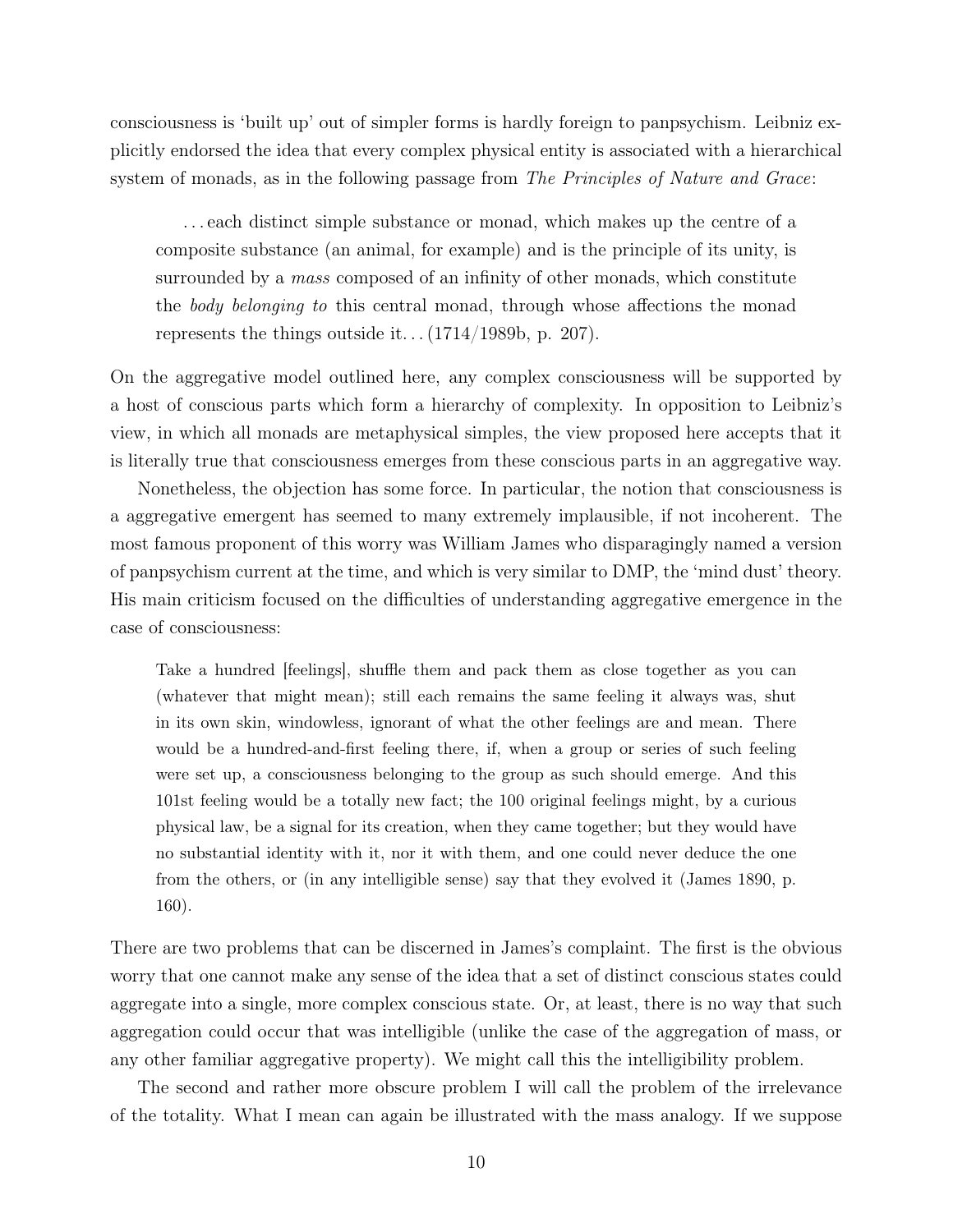that some massive body is an aggregate of massive parts, then if we know the positions and masses of the parts we know all there is to know about the mass of the totality. There is nothing novel, with respect to mass and its effects, possessed by the total system.

Newton famously showed that, in the case of a spherical massive body, the gravitational effects of that body are the same as if all its mass were concentrated at a point at its centre. This is highly convenient, since we can then ignore the detailed disposition of the parts. But of course this feature of spherical bodies is a mathematical consequence of the distribution of all the massive parts of the body. The mass of the totality and all of its effects are completely and fully determined, and exhausted by the masses of the parts and their joint effects.

In general, with aggregative properties, the property of the whole is nothing but a reflection of the property as distributed through all the parts of the whole. The 'totality' is thus in a sense irrelevant.

Both of these problems loom against DMP. DMP simply assumes that consciousness aggregates into more complex forms; it provides no model of how this is supposed to work. As James's quote illustrates, consciousness cannot aggregate merely by the co-occurrence of some set of conscious states nominally taken to be 'parts' of a putative total and more complex conscious state. And while aggregation is not in general a function of mere co-occurrence (not even in the case of mass), it is not unfair to ask how precisely the aggregation of conscious states is supposed to occur.

DMP also faces the objection that even if some robust form of aggregation is assumed, there will be no distinctive role for the aggregate. Instead, all the features of the aggregate state will be determined and exhausted by the communal action of that state's parts.

There is a traditional answer to these worries, which is to endorse a stronger form of emergentism than aggregative wholes exemplify. Such emergence is sometimes called ontological emergence, sometimes it is known as radical emergence. Such a view is by no means unheard of in the history of philosophy. A version of it was widely championed in the 19th and early 20th centuries by thinkers such as John Stuart Mill (1843/1963), Samuel Alexander (1920), Conwy Lloyd Morgan (1923) and C. D. Broad (1925; Broad in the end did not endorse emergentism but clearly regarded it as a coherent doctrine with much to be said in its favour). For our purposes, the distinctive claim of ontological emergence is that the properties of a whole are not predictable, even in principle, from an exhaustive knowledge of the properties of the parts and their inter-relations<sup>5</sup>. Instead, in principle predictability

<sup>&</sup>lt;sup>5</sup>Note that one form of predictability is simulatability. It is an important discovery that some systems' behaviour cannot be predicted in any more efficient way than simulation. One example is John Conway's 'game of life' (see Gardner 1970). It is provable that this special cellular automaton is Turing complete—it can be configured to emulate any Turing machine. If there was an efficient way to predict the behaviour of cellular automata in general then the Halting Problem would be solvable (see Bedau 1997 for an interesting discussion of this property of cellular automata and its relation to the issue of emergence). Hence, the only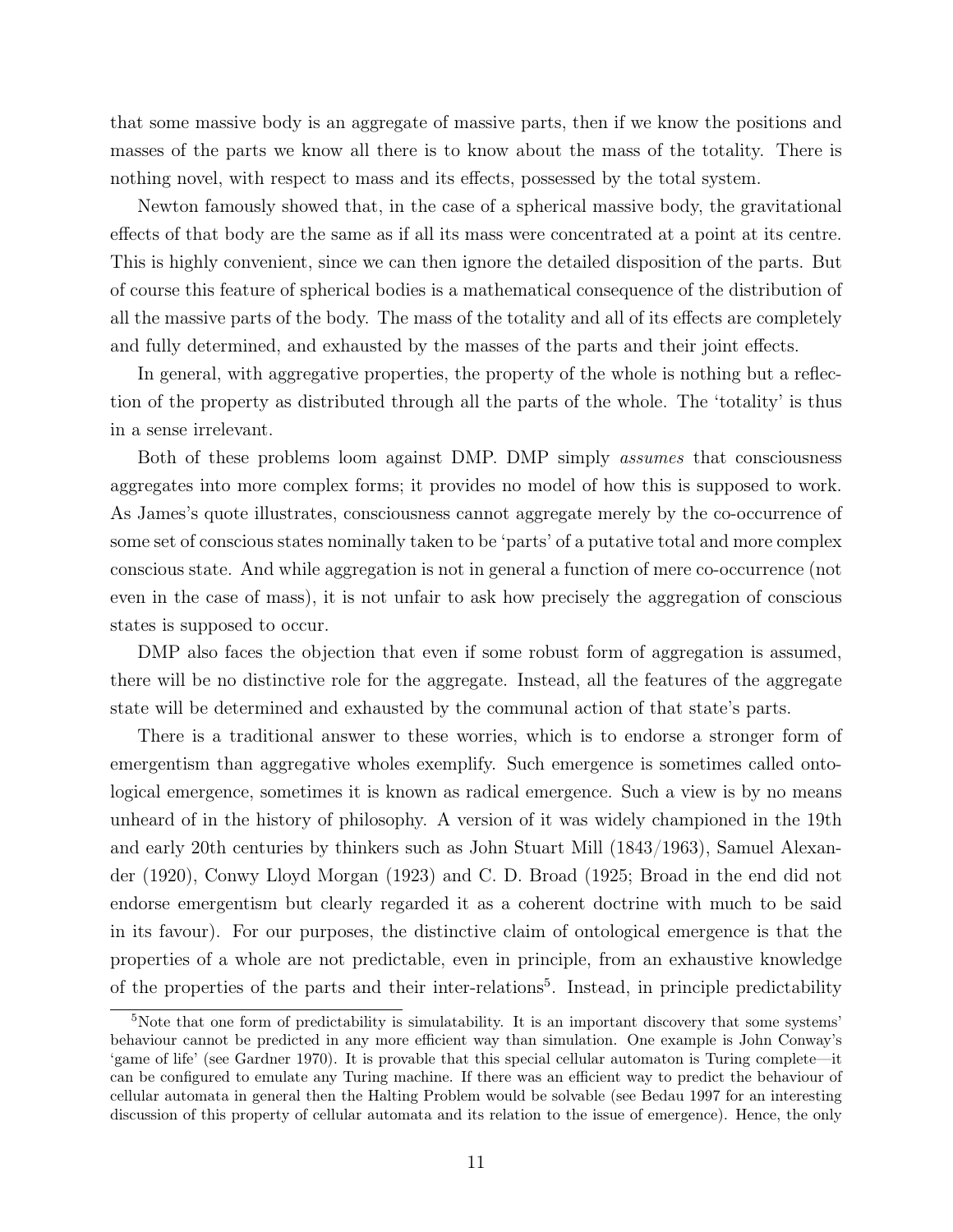would require knowledge of additional 'laws of emergence' or 'laws of complexity' which are free additions to the laws which govern the fundamental elements of the system and cannot be reduced to such laws (and the initial state of the fundamental elements).

If we add ontological emergence to DMP we can of course reply to William James's complaint by endorsing his final remark: 'the 100 original feelings might, by a curious physical law, be a signal for its [the 101st feeling] creation, when they came together; but they would have no substantial identity with it, nor it with them, and one could never deduce the one from the others, or (in any intelligible sense) say that they evolved it'.

While there are those who deny the intelligibility of ontological emergence (see Nagel 1979; Strawson 2006) I think it is hard to deny the bare logical coherence of the notion. I do not think that thinkers such as Morgan or Broad were contradicting themselves when they propounded the doctrine of radical emergence, even though there were doubtless wrong about its actual prevalence in nature<sup>6</sup>.

It is then perhaps possible to evade James's objection by appeal to ontological emergence. But the cost is high. We lose the aggregative model and replace it with a totally mysterious claim of radical ontological origination. Worse still, the motivation leading to panpsychism in the first place appears to evaporate. If ontological emergence is possible, then why not simply accept that consciousness emerges in this—radical—way from a purely physical, entirely nonexperiential, fundamental substrate. One of the core advantages of panpsychism, viewed as nothing more than a philosophical doctrine, was that it promised to avoid radical emergence by postulating that consciousness itself was a fundamental property of the world. If we must even so appeal to radical emergence then any distinctive advantage of panpsychism seems to have disappeared. And then the intuitively attractive idea that the fundamental physical features of the world are completely devoid of mental attributes, coupled with ontological emergence, appears to suffice to at least provide an outline of a solution to the metaphysical problem of consciousness.

### 5 Combinatorial Infusion

In the face of this dialectic, the panpsychist should search for some other model for the emergence of consciousness, which can retain the advantages of the aggregative model while

way to 'predict' cellular automata in general is via simulation. However, simulation is a perfectly legitimate form of prediction. The important point here is that the simulation requires only knowledge of the properties of the parts (e.g. the initial state of the cells a game of life 'world') and the rules governing the interactions of the parts. Successful simulation does not require any reference to the complexity of the patterns generated, or any other feature not in principle reducible to and exhausted by the basic interactions of the fundamental entities of the system.

 ${}^{6}$ For an excellent exposition of emergentism and a defense of its coherence see McLaughlin (1992).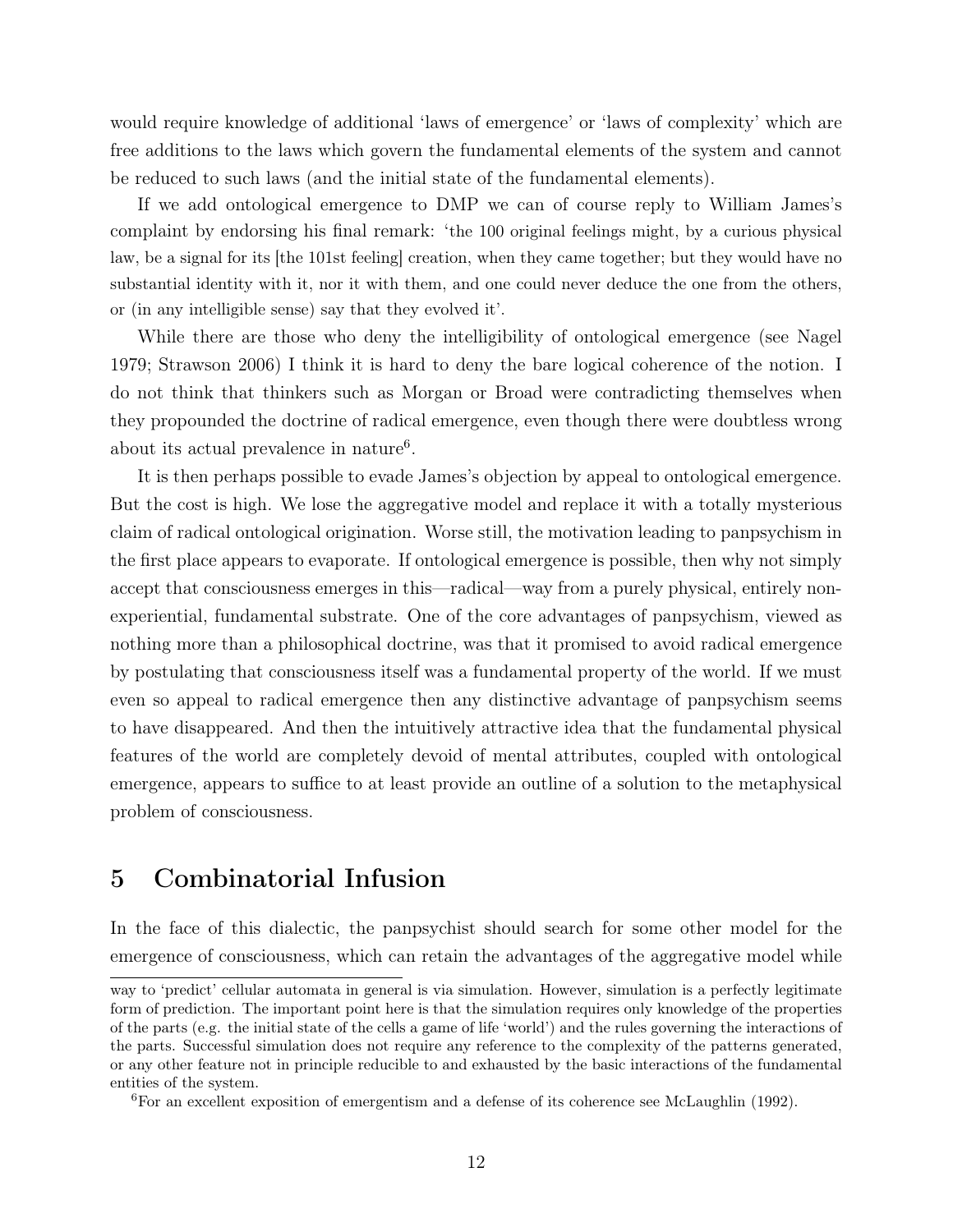avoiding James's objections. I believe there is such a model, but one that brings together the rather odd bedfellows of aggregation and metaphysical simplicity.

The final idea I want to explore here has three characteristics:

- 1. The mental character of the combined or aggregative mental state stems from the mental characteristics of the constituents,
- 2. The combined or aggregative mental state is a novel state which in some way 'absorbs' or supersedes the mental states of the constituents, but
- 3. There is no radical or ontological emergence of the aggregative mental state; rather there is an intelligible relation which holds between the mental components and the resulting aggregative state.

This would a new kind of combination which deserves its own name: combinatorial infusion. Such an idea is not entirely new. Some have seen in certain of the characteristically bizarre phenomena of quantum mechanics a way to model a new kind of 'combination' which could illuminate the emergence of the mental. Entanglement for example presents a case where a composite object has holistic properties not reducible to the separable properties of the system's constituents. Some have seen this has evidence for ontological emergence (see Silberstein and McGeever 1999). If this is correct, then the quantum approach will not meet my desired condition (3).

For my part, I don't see any ontological emergence in quantum mechanics. The entangled state is a predictable result of the basic laws of quantum mechanical systems and their interactions. In fact, of course, it was predicted, by Schrödinger, who introduced the term 'entanglement', right at the birth of quantum mechanics. There is no hint of radical or ontological emergence here. Nonetheless, the possibility of the creation of an entangled state most certainly represents a new kind of combination principle which might cast light on mental composition as well<sup>7</sup>.

To assess whether such models can succeed, we need a better understanding of how combinatorial infusion might work. I suggest that the correct (or at least a promising) way to look at conscious states is as what I will call 'large simples'. By this I mean something which is metaphysically simple: utterly lacking parts but which possesses some kind of 'extensiveness'. I do not necessarily mean here *spatial* extensiveness, although this can serve as a good entry to the concept.

The idea of a spatially extended metaphysically simple entity goes back at least to the 17th century with the idea that space itself is such an entity. The English philosopher

<sup>7</sup> I explored this in Seager (1995); it is more extensively examined in Hameroff and Powell (2009) and in Jonathan Powell's doctoral dissertation at Reading University.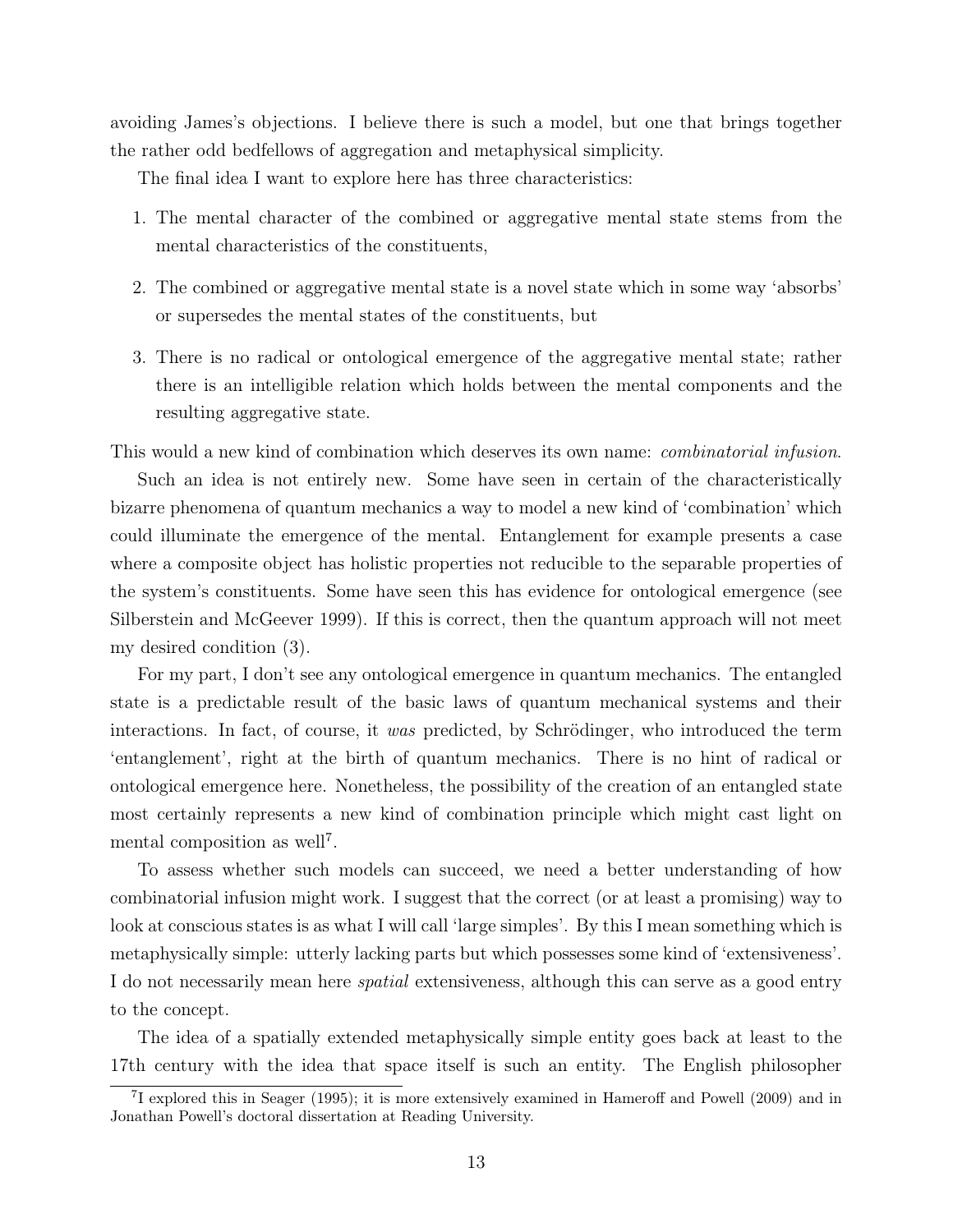and mystic Henry More defended this claim, characterizing space as 'one, simple, immobile, eternal, complete, independent. . . ' and so on for over twenty attributes (see Koyre 1957, chs. 5-6, for a discussion of More's views; see also Holden 2004). Recently, the consistency of the notion of an extended spatial simple is given a philosophical defense in McDaniel (2007). As McDaniel notes, the physicist Brian Greene implicitly appeals to the notion when speculating about the ultimate nature of *strings*, writing that (on one possible view) 'even though strings have spatial extent, the question of their composition is without any content' (Greene 1999, p. 141).

The simplicity of space is and remains controversial, but at least it provides a reasonably clear model of something possessing extension but which lacks parts. If we grant, for the sake of the example, that space is an existing entity understood in the way Newton understood what he called absolute space (so not reducible to relations between the entities existing, as we say, in space), then it is clear that space does not possess parts in any but a purely notional sense. Space contains regions, but these are not parts of space which are 'removable' or whose interactions ground the distinctive properties of space itself.

What the model of space does not provide is any understanding of the emergence of a large simple. For that we would need an entity that depends on its constituents and inherits its properties in an intelligible way from its constituents, but which in some sense absorbs or supersedes them. Perhaps we can regard the parts as infusing their properties into the whole and by so doing effacing themselves. Curiously, there is a physical model which provides a beautiful exemplification of something very like this idea: the classical black hole.

When a classical black hole forms it does so from a system of constituents bound together by gravitational collapse. These constituents could be any kind or form of matter whatsoever. Whatever the constituents might be, their particular features are erased by the formation of the black hole. The so-called 'no hair' theorems suggest that a classical black hole can be completely and exhaustively characterized by exactly three physical properties: mass, angular momentum and electric charge. The black hole is a kind of 'elementary particle', partless yet extended, and exhaustively characterized by its three essential properties (of course, spin and charge can take on a value of zero) $8$ .

It seems that in actual fact black holes will not be classical. For example, the information loss paradox suggests that any black hole will somehow 'encode' the details of its formation which fact would presumably be in principle detectable (however there is some recent weak evidence that the 'no hair' theorems are respected by nature; see Valtonen *et al.* 2010). The presence of a singularity at the heart of the black hole might also be regarded

<sup>&</sup>lt;sup>8</sup>I do not mean to suggest that black holes are akin to what modern physics regards as elementary particles. That is a thoroughly quantum conception.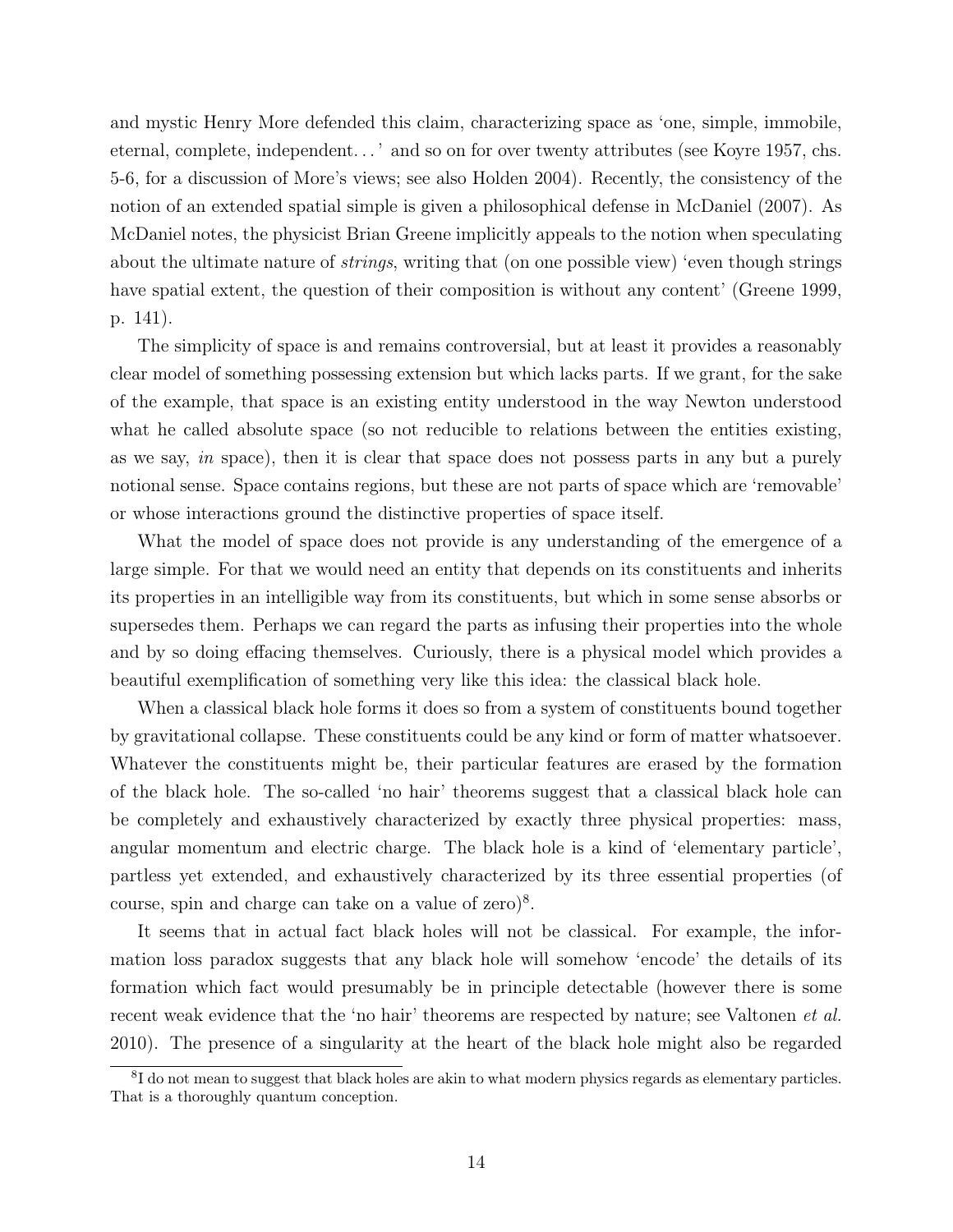as physically impossible, indicating that some successor theory is required to fully deal with this phenomenon.

Such worries are irrelevant here however. The point I wish to make is simply that we are already in possession of a rigorous model of a kind of combination that has the properties demanded by combinatorial infusion. It is therefore possible to deploy this sort of model when thinking about how complex states of consciousness could emerge from simpler ones. If this is a process of combinatorial infusion, then James's objections can be circumvented and we have an interesting viewpoint on DMP.

With regard to James's objections, note that the creation of large simples by combinatorial infusion is determined entirely by the properties and interactions of the constituents. Here it is crucial to distinguish between two forms of emergence: diachronic and synchronic. combinatorial infusion is a diachronic process in which the constituents and their characteristics are 'absorbed' into the new whole. Their identity is lost. Thus combinatorial infusion evades James's worry by providing a way for a new state to arise from the states of the combined constituents. Furthermore, since the constituents themselves are, so to speak, effaced during the creation of the new whole, there is no problem about the efficacy of the new state. Since it is what remains, it has got to be the causal source (and/or sink) of future effects. There is no radical emergence here, but there is nonetheless the creation of a new entity.

Well, this is just a philosophical model of a possible form of panpsychism. Many problems remain for its articulation and defense. One obvious issue stems from the deferential nature of DMP. DMP requires that the mental realm shadow the physical, so we expect to find physical correlates of mental processes, including any case of combinatorial infusion. We don't really have at the present time any firm grasp on the neural correlates of consciousness, although this topic is the focus of considerable research at the present time. What I think it is important to emphasize is that it is *not* a requirement of DMP that a mental instance of combinatorial infusion be accompanied by a physical instance of combinatorial infusion.

I would say there is little evidence that the brain supports any processes that could count as combinatorial infusion at the physical level. It is conceivable that the brain's functioning in some way is essentially dependent on some distinctive quantum process which would be akin to combinatorial infusion. Defenders of quantum theories of consciousness typically do claim that such processes occur in the brain, but this is highly controversial. I note two possible kinds of arguments against combinatorial infusion in the brain. The first depends on the idea that combinatorial infusion in the physical realm will be essentially linked to quantum coherence/entanglement. Given that assumption, it is natural to argue that the hot and noisy physical environment of the working brain is antithetical to the creation and maintenance of entanglement. One well know argument to this effect is Tegmark (2000). A second, not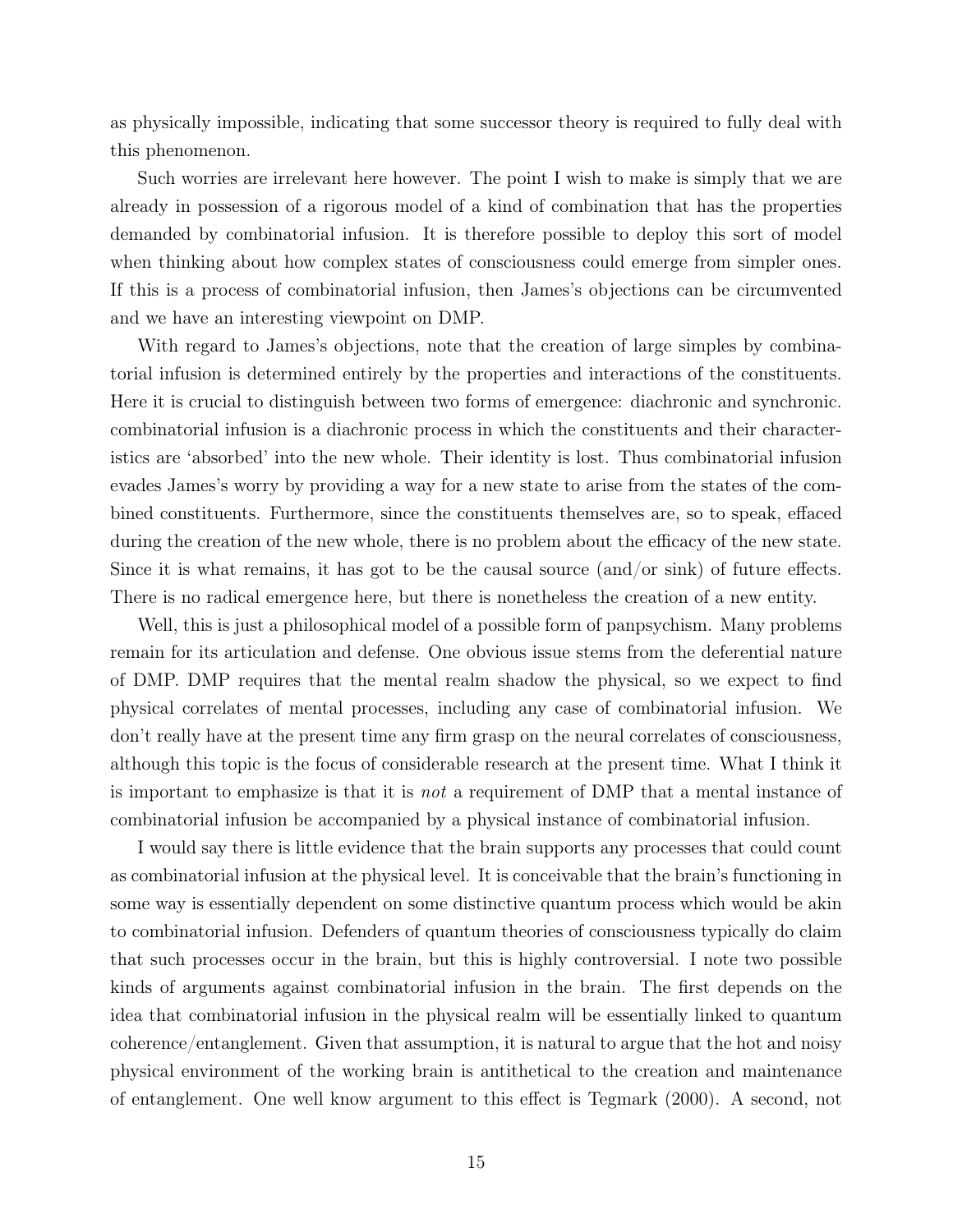unrelated, line of argument depends on the assumption that the brain is fundamentally a network based system whose funtion is to represent both the sensible world and possible active responses to it. The argument is then that the requirement for the maintenance of stable representation given that the network is constructed from intrinsically noisy components will lead the brain to construct a discrete, classical network resistant to lower level disturbances (for a worked out version of this argument see Eliasmith 2000). Arguably, this is at odds with the brain engaging in combinatorial infusion at the physical level.

Thus it is important to recognize the mental combinatorial infusion could be accompanied by less metaphysically peculiar physical activity. It could be, to take one prominent example, that widespread neural synchrony is the relevant correlate to mental combinatorial infusion.

Finally, on a yet more speculative note, it seems to me that the familiar but deeply puzzling feature of the mind we call the unity of consciousness might be illuminated by the idea of combinatorial infusion. Our overall state of consciousness involves a host of particular aspects, some associated with all the sense modalities which we can experience simultaneously, some associated with states of thought, emotion and bodily sensation. These can be conceptually divided and considered as separate, but it would be a gross distortion to claim that our consciousness was a simple aggregate of these phenomenologically distinguishable elements of our mental state. In some way, our minds integrate all that we experience into a single overall experience. Clearly, this phenomenon has affinities with the idea of combinatorial infusion and this presents some hope that this idea will illuminate both the nature of panpsychism and even the structure of consciousness itself.

> William Seager University of Toronto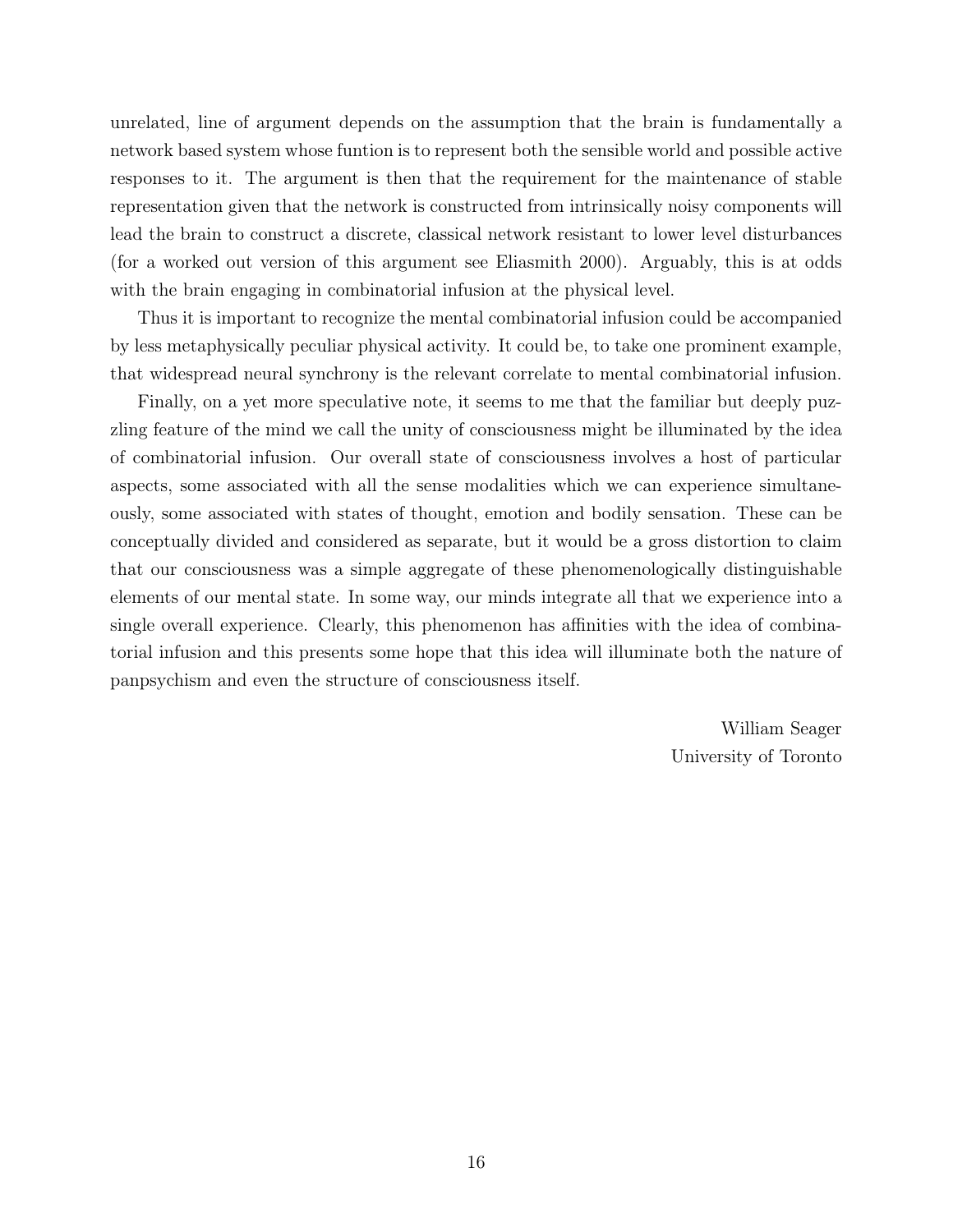#### References

Alexander, Samuel (1920). Space, Time and Deity. Macmillan & Co.

- Bedau, Marc (1997). 'Weak emergence'. In James Tomberlin (ed.), Philosophical Perspectives 11: Mind, Causation, and World, pp. 375–399. Oxford: Blackwell.
- Block, Ned (1980). 'Troubles with functionalism'. In N. Block (ed.), Readings in Philosophy of Psychology, Vol. 1, pp. 268–305. Cambridge, MA: Harvard University Press.
- Broad, C. D. (1925). Mind and Its Place in Nature. London: Routledge and Kegan Paul.
- Chalmers, David (1996). The Conscious Mind: In Search of a Fundamental Theory. Oxford: Oxford University Press.
- Dipert, Randall (1997). 'The mathematical structure of the world: The world as a graph'. Journal of Philosophy, 94 (7): pp. 329–58.
- Eddington, Arthur (1928). The Nature of the Physical World. New York: Macmillan & Co.
- Eliasmith, Christopher (2000). 'Is the brain analog or digital?' Cognitive Science Quarterly, 1 (2): pp. 147–70.
- Gardner, Martin (1970). 'The fantastic combinations of John Conway's new solitaire game "Life"'. Scientific American, 223: pp. 120–123.
- Greene, Brian (1999). The Elegant Universe: Superstrings, Hidden Dimensions, and the Quest for the Ultimate Theory. New York: W. W. Norton and Co.
- Hameroff, Stuart and Jonathan Powell (2009). 'The conscious connection: A psycho-physical bridge between brain and pan-experiential quantum geometry'. In David Skrbina (ed.), Mind That Abides: Panpsychism in the New Millennium, pp. 109–27. Amsterdam: Benjamins.
- Holden, Thomas (2004). The Architecture of Matter: Galileo to Kant. Oxford: Oxford University Press.
- James, William (1890). The Principles of Psychology, vol. 1. New York: Henry Holt and Co.
- James, William (1904). 'Does "consciousness" exist?' Journal of Philosophy, Psychology, and Scientific Methods, 1: pp. 477–91.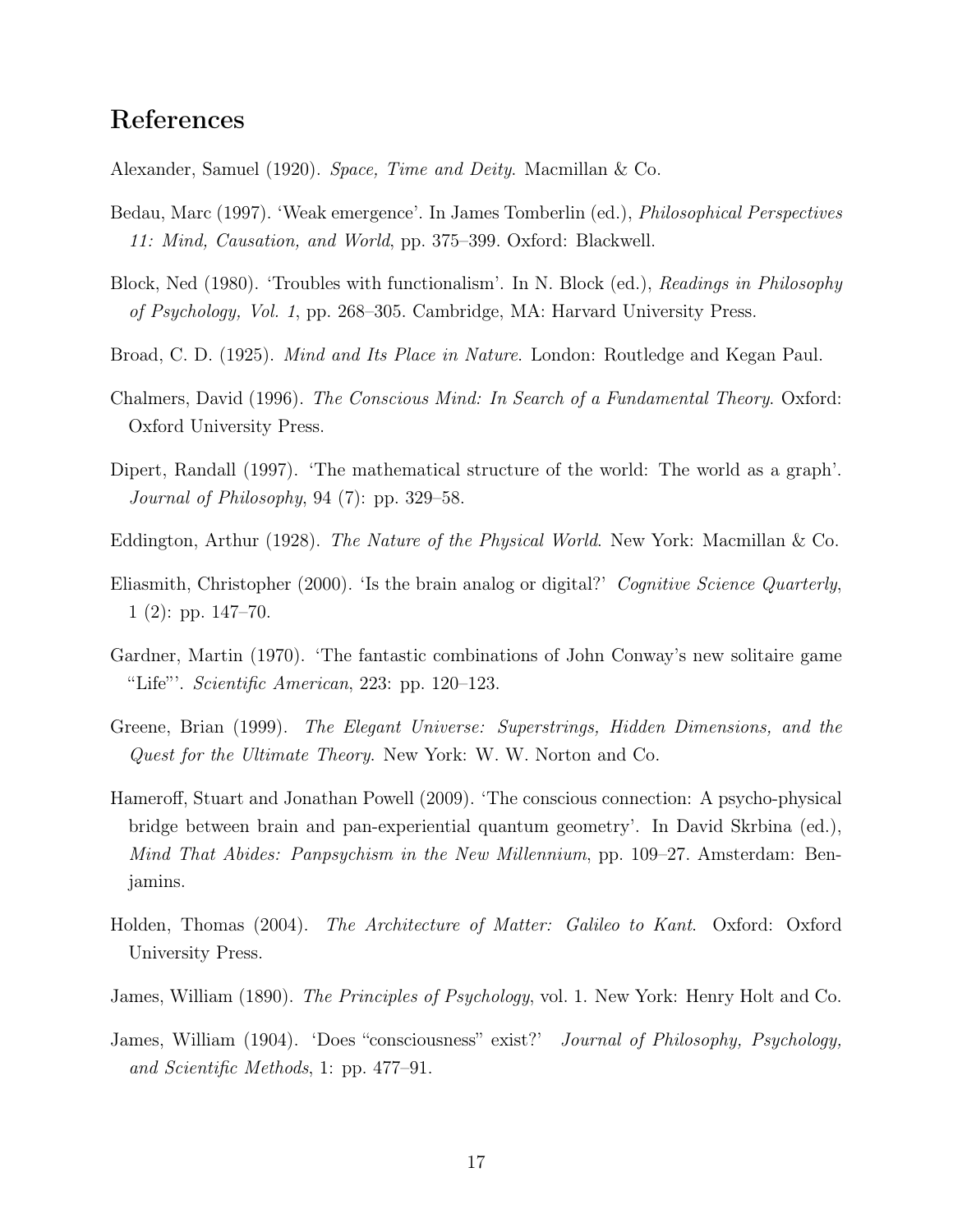- Koyre, Alexander (1957). From the Closed World to the Infinite Universe. Baltimore: Johns Hopkins University Press.
- Ladyman, James (2009). 'Structural realism'. In Edward N. Zalta (ed.), The Stanford Encyclopedia of Philosophy. Summer 2009 ed. URL http://plato.stanford.edu/ archives/sum2009/entries/structural-realism/.
- Langton, Rae and David Lewis (2001). 'Defining "intrinsic"'. *Philosophy and Phenomenolog*ical Research, 58: pp. 333–45.
- Leibniz, Gottfried Wilhelm (1714/1989a). 'Monadology'. In Roger Ariew and Daniel Garber (eds.), G. W. Leibniz: Philosophical Essays, pp. 214–24. Indianapolis: Hackett.
- Leibniz, Gottfried Wilhelm (1714/1989b). 'Principles of nature and grace'. In Roger Ariew and Daniel Garber (eds.), G. W. Leibniz: Philosophical Essays, pp. 206–213. Indianapolis: Hackett.
- Lewis, David (1983). 'Extrinsic properties'. Synthese, 44: pp. 197–200.
- McDaniel, Chris (2007). 'Extended simples'. *Philosophical Studies*, 133 (1): pp. 131–41.
- McLaughlin, Brian (1992). 'The rise and fall of British emergentism'. In A. Beckermann, H. Flohr and J. Kim (eds.), Emergence or Reduction, pp. 49–93. Berlin: De Gruyter.
- Merricks, Trenton (1998). 'Against the doctrine of microphysical supervenience'. *Mind*, 107: pp. 59–71.
- Mill, John Stuart (1843/1963). A System of Logic, vol. 7-8 of The Collected Works of John Stuart Mill. Toronto: University of Toronto Press.
- Morgan, Conwy Lloyd (1923). Emergent Evolution. London: Williams and Norgate.
- Nagel, Thomas (1979). 'Panpsychism'. In Mortal Questions, pp. 181–95. Cambridge: Cambridge University Press. (Reprinted in D. Clarke Panpsychism: Past and Recent Selected Readings, Albany: SUNY Press, 2004.).
- Rosenberg, Gregg (2004). A Place For Consciousness: Probing the Deep Structure of the Natural World. Oxford: Oxford University Press.
- Russell, Bertrand (1921). The Analysis of Mind. London: George Allen & Unwin.
- Russell, Bertrand (1927). The Analysis of Matter. London: K. Paul, Trench, Trubner.